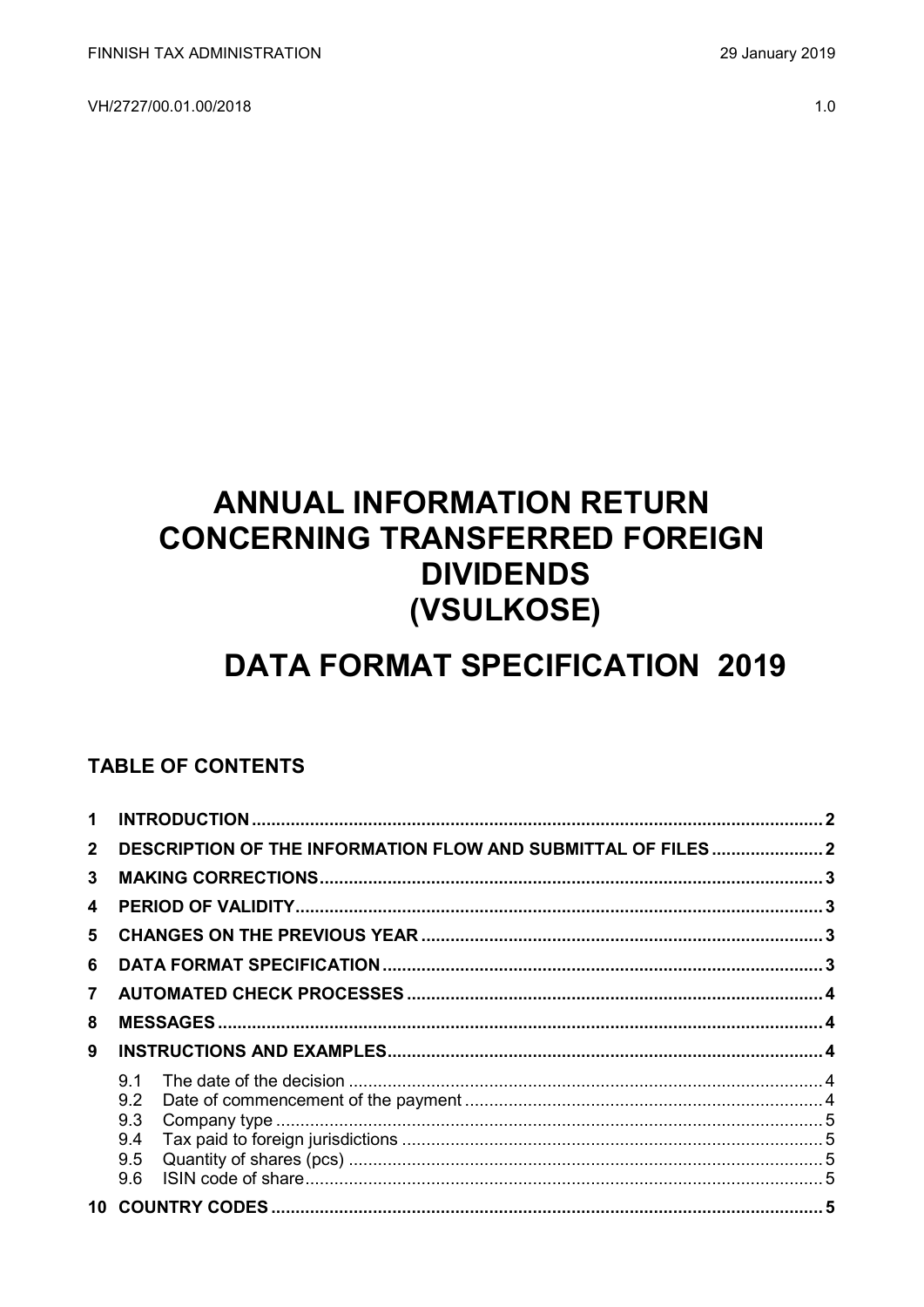## **Change history**

| <b>Date</b> | <b>Version</b> | <b>Description</b>                                       |
|-------------|----------------|----------------------------------------------------------|
| 23.1.2019   | 1.0            | First release concerning the 2019 taxable year.          |
| 23.4.2019   |                | Some corrections were made to 7 List of the data content |
| 21.8.2019   |                | Some corrections were made to 7 List of the data content |

## <span id="page-1-0"></span>**1 INTRODUCTION**

This guidance explains the structure of the required inbound file and the check procedures that follow. For more information, see tax.fi > About us > Information and material on taxation > IT developers > e-Filing guidance > Electronic filing of information returns General description.

If the company made the decision to distribute dividends in a currency that is not the euro, you must convert the amounts and report their euro equivalents using the current exchange rate valid on the date of conversion.

## <span id="page-1-1"></span>**2 DESCRIPTION OF THE INFORMATION FLOW AND SUBMITTAL OF FILES**

For more information on how filers must identify themselves electronically, on the requirements on Katso ID and Katso Role, and on the information flow's check routine for authorizations, click [here.](https://www.ilmoitin.fi/webtamo/sivut/IlmoituslajiRoolit?kieli=en&tv=VSULKOSE)

This is an information return for reporting dividend payments from foreign companies, paid to both natural and legal persons resident in Finland. The following statutes define the legal basis of the information-reporting requirement: § 15 of the Act on Assessment Procedure (Laki verotusmenettelystä; Lagen om beskattningsförfarande 1558/1995), and the official decision of the Tax Administration on common obligations to submit information.

The information-reporting requirement concerns

- dividends based on shares of foreign corporations and FDR certificates, i.e. share certificates recorded in the Finnish book-entry system and
- dividends on any other foreign shares.

If you have made payments to nonresidents (instead of payments to Finnish tax residents) so that the source of the payments was Finland, use the Itemization of payments to nonresidents/persons with limited tax liability (VSRAERIE) to report them.

To compute the tax payable in Finland, any foreign tax for the same dividend can be subtracted to the extent that the relevant tax convention prescribes.

If you have made payments to Individual Retirement Account holders (as provided by the legislation on long-term savings / Laki sidotusta pitkäaikaissäästämisestä 1183/2009) you do not have to report them.

The checking of the year concerned by this information return is based on the value entered in Date of commencement of the payment (159–166/287) VVVV, which is found in position 162–166.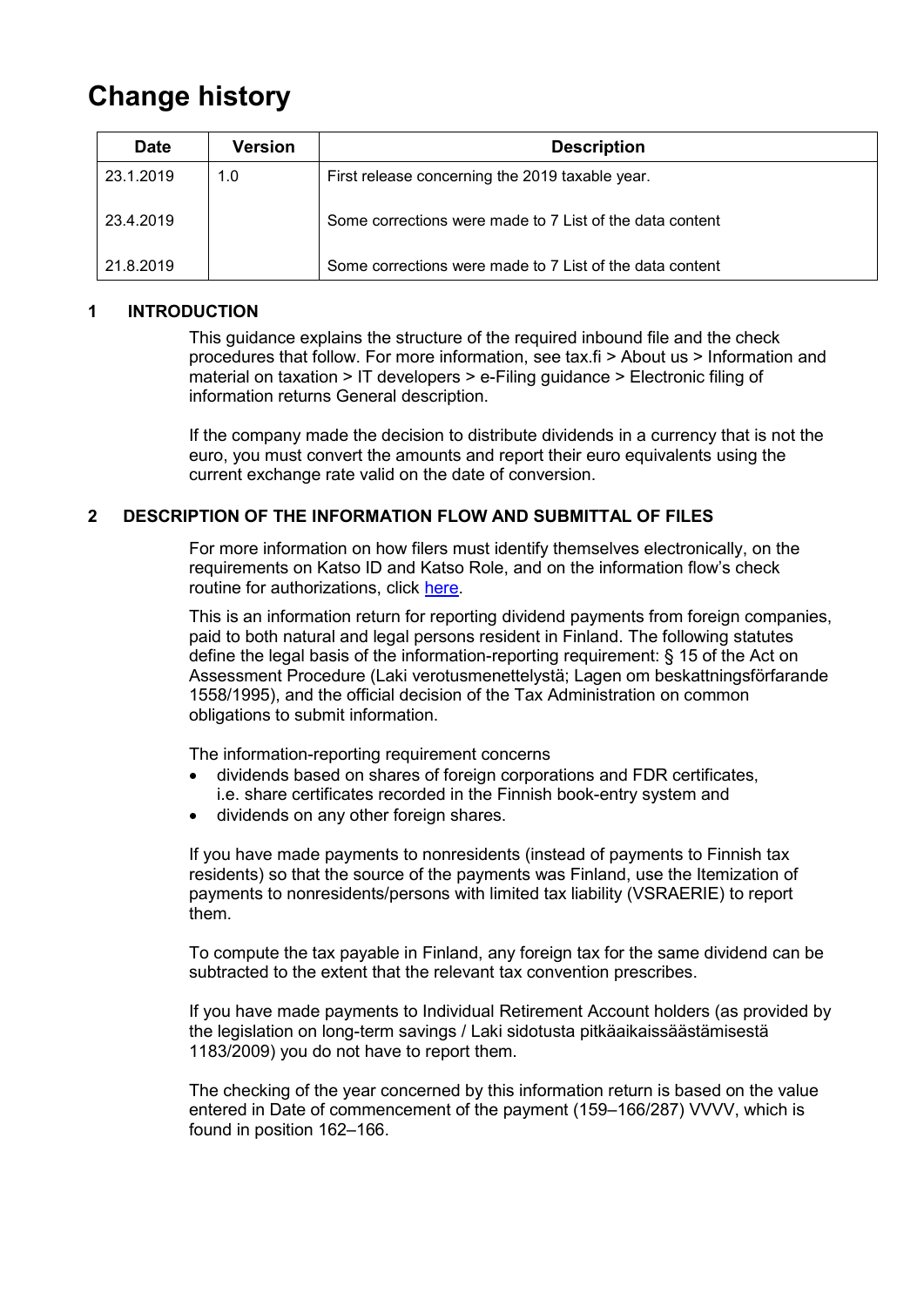#### <span id="page-2-0"></span>**3 MAKING CORRECTIONS**

For more information, see the article called Making corrections to submitted annual information (tax.fi > About us > Information and material on taxation > IT developers > e-Filing guidance > Making corrections to e-filed submittals of information returns).

## <span id="page-2-1"></span>**4 PERIOD OF VALIDITY**

This specification sets out the requirements of file formatting that come into force 29 January 2019 and continue to be in force until a new version of this specification is released.

For deadline dates for filing, see tax.fi > Verohallinto > Tietoa verotuksesta > Ohjelmistokehittäjät > Aikataulut (Available in Finnish and Swedish).

## <span id="page-2-2"></span>**5 CHANGES ON THE PREVIOUS YEAR**

| Version<br>rersioi     | - 11 | Data element | <b>Description</b> |
|------------------------|------|--------------|--------------------|
| $\overline{ }$<br>1. U |      |              |                    |

#### <span id="page-2-3"></span>**6 DATA FORMAT SPECIFICATION**

| <b>Position</b> | ID  | P/V       | T  | L/T    | <b>Description</b>                                                                                                                                                                                                                                                                                                                                                                                          | <b>Format</b>               | <b>Values</b>   |
|-----------------|-----|-----------|----|--------|-------------------------------------------------------------------------------------------------------------------------------------------------------------------------------------------------------------------------------------------------------------------------------------------------------------------------------------------------------------------------------------------------------------|-----------------------------|-----------------|
| $1 - 8$         | 000 | P         | Т  |        | Identifier                                                                                                                                                                                                                                                                                                                                                                                                  | AN <sub>8</sub>             | <b>VSULKOSE</b> |
| 9               | 082 | $\vee$    |    |        | Deletion                                                                                                                                                                                                                                                                                                                                                                                                    | A1                          | D               |
| 10              |     |           |    |        | Reserve space                                                                                                                                                                                                                                                                                                                                                                                               |                             |                 |
| $11 - 21$       | 083 | P         | T  | $\ast$ | Beneficiary's personal identity code or business id                                                                                                                                                                                                                                                                                                                                                         | YTUNNUS  <br><b>HETU</b>    |                 |
| 22-34           | 281 | ${\sf P}$ |    |        | Gross dividend                                                                                                                                                                                                                                                                                                                                                                                              | R <sub>10</sub> ,2          |                 |
| $35 - 43$       | 280 | $\vee$    |    |        | Expenses relating to the distribution of dividends                                                                                                                                                                                                                                                                                                                                                          | R6,2                        |                 |
| 44-47           |     |           |    |        | Reserve space                                                                                                                                                                                                                                                                                                                                                                                               |                             |                 |
| 48-57           | 282 | $\vee$    |    |        | Tax withheld at source                                                                                                                                                                                                                                                                                                                                                                                      | R7,2                        |                 |
| 58-69           |     |           |    |        | Reserve space                                                                                                                                                                                                                                                                                                                                                                                               |                             |                 |
| 70-104          | 085 | V/P       | ET | $\ast$ | Beneficiary's name                                                                                                                                                                                                                                                                                                                                                                                          | <b>AN35</b>                 |                 |
| 105-139         |     |           |    |        | Reserve space                                                                                                                                                                                                                                                                                                                                                                                               |                             |                 |
| 140-150 010     |     | P         | T  | $\ast$ | Account operator's business id                                                                                                                                                                                                                                                                                                                                                                              | <b>YTUNNUS2</b>             |                 |
| 151-158 286     |     | P         | Τ  |        | The date of the decision to distribute dividends<br>See 9.1 The date of the decision                                                                                                                                                                                                                                                                                                                        | PPKKVVVV                    |                 |
| 159-166 287     |     | P         | T  |        | Date of commencement of the payment<br>See 9.2 Date of commencement of the payment                                                                                                                                                                                                                                                                                                                          | PPKKVVVV                    |                 |
| 167-175         |     |           |    |        | Reserve space                                                                                                                                                                                                                                                                                                                                                                                               |                             |                 |
| 176-245 051     |     | P         | T  |        | Name of the dividend -distributing company                                                                                                                                                                                                                                                                                                                                                                  | AN70                        |                 |
| 246-247 034     |     | P         | T  | $\ast$ | Country code of the dividend -distributing company<br>See 9.6 ISIN code of share<br>The ISIN code of shares is only<br>reported if the account operator<br>files the data on behalf of the<br>payor. If the same account<br>operator pays dividends from<br>several book-entry accounts to the<br>same recipient, and the dividends<br>are paid on the basis of shares<br>with the same ISIN code, you only | <b>MAA</b><br><b>TUNNUS</b> |                 |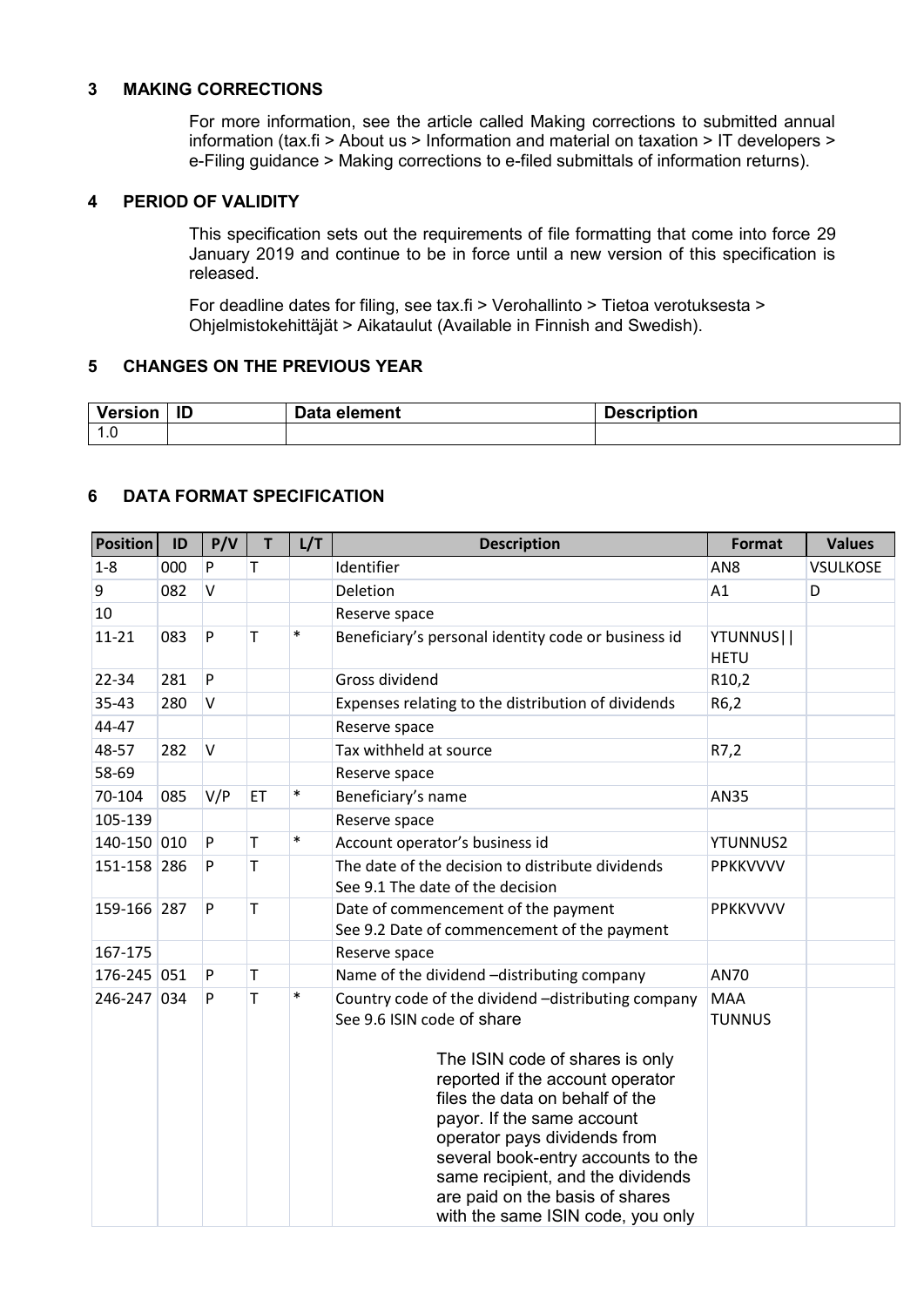|             |     |        |           |        | need to file one annual information<br>return for the dividends.<br>Country codes                                                                                                   |                                  |     |
|-------------|-----|--------|-----------|--------|-------------------------------------------------------------------------------------------------------------------------------------------------------------------------------------|----------------------------------|-----|
| 248         | 291 | P      |           |        | Type of the dividend-distributing company at<br>decision date<br>1= Stock-exchange listed company<br>(§ 33a.2, Income Tax Act.)<br>2= Other type of company<br>See 9.3 Company type | N1                               | 1,2 |
| 249-265 292 |     | P      |           | $\ast$ | Quantity of shares (pcs)<br>See 9.5 Quantity of shares (pcs)                                                                                                                        | $+D10,6$                         |     |
| 266-277 097 |     | $\vee$ | <b>ET</b> |        | ISIN code of share                                                                                                                                                                  | <b>ISINKOODI</b>                 |     |
| 265-282     |     |        |           |        | Reserve space                                                                                                                                                                       |                                  |     |
| 283-296 198 |     | P      |           |        | Software-generated timestamp                                                                                                                                                        | <b>PPKKVVVV</b><br><b>HHMMSS</b> |     |
| 297-331 048 |     | V      |           |        | Software application that produced the file                                                                                                                                         | AN35                             |     |
| 332-343 014 |     | P      | т         |        | Name of the software that produced the file                                                                                                                                         | Υ-<br>TUNNUS AN<br>2             |     |
| 344-378 041 |     | V      |           |        | Name of the contact person                                                                                                                                                          | <b>AN35</b>                      |     |
| 379-413 042 |     | V      |           |        | Telephone number of the contact person                                                                                                                                              | PUHELIN2                         |     |
|             | 999 | P      |           |        | Final identifier                                                                                                                                                                    | $+NS$                            |     |

## <span id="page-3-0"></span>**7 AUTOMATED CHECK PROCESSES**

| New/<br>Chan<br>ged | ID         | <b>Description of rule</b>                                                                                                                                   |
|---------------------|------------|--------------------------------------------------------------------------------------------------------------------------------------------------------------|
|                     | 034        | The Country Code of the distributing company must refer to another country,<br>not to Finland.<br>#146; Distributing company cannot have FI as country code. |
|                     | 292        | The entry in Quantity of shares (292) must be a non-zero value.<br>#1284; The Quantity of shares (292) cannot be zero.                                       |
|                     | 083<br>085 | #1331; If a dummy code is used for the Dividend Beneficiary's personal identity code<br>or Business ID (083), you must give the Beneficiary's name (085).    |
|                     | 286<br>287 | #1472; The date of the dividend distribution decision (286) must be earlier than or<br>equal to the Payable date (287)                                       |

## <span id="page-3-1"></span>**8 MESSAGES**

| New/<br>Chan<br>ged | ID         | Description of the message                                                       |
|---------------------|------------|----------------------------------------------------------------------------------|
|                     | 280<br>281 | The maximum level of Expenses (280) is ten per cent of the gross dividends (281) |
|                     |            | #1332; Are you certain that the expenses are this big?                           |